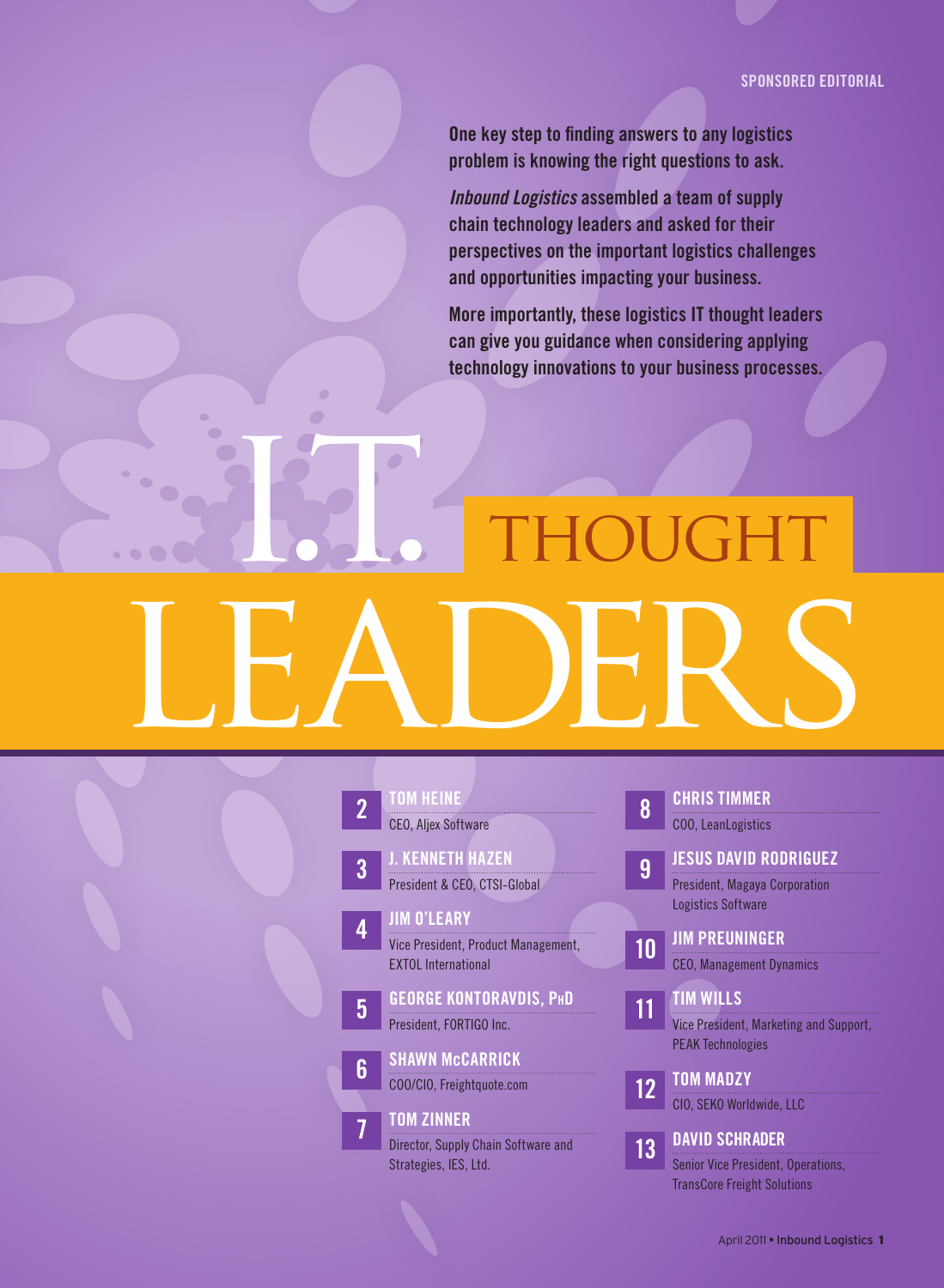# Data in a Flash: Utilizing EDI

### Q: **Where did EDI come from?**

HEINE: Electronic Data Interchange (EDI) has been used in various forms since the 1960s. Today, all Fortune 1000 companies use EDI, as do millions of other businesses. In the transportation field, big retailers led the way in implementing EDI. In the mid-1980s, EDI standards emerged, and each

<span id="page-1-0"></span>

### Q: **If there are standards, why does EDI cost so much to set up?**

HEINE: Each EDI partner needs to have protocols agreed upon, mailboxes created and set up, then test transmissions sent, received, and approved. Computer geeks usually want to get paid to do these things.

### Q: **What about EDI transmission fees?**

HEINE: Today, most companies use direct FTP to transmit EDI, which is free. If you use a value added network (VAN) like Kleinschmidt, they charge you fees based on the size of your transmissions.

#### Q: **What exactly does a VAN do?**

HEINE: A VAN acts as a post office for EDI shipments. You send transmissions to them, and your partners pick up their transmissions there. Your partners send things to you, and you pick them up there. If you are a large company, such as Walmart, it's easier to have one place to send or pick up transmissions.

**Aliex Software** 

type of transaction was given a standard format and identifying number. These standards allow all computers to talk to all other computers in a predictable way. Shipment information can be electronically sent to carriers, carriers can send back pickup and delivery information, and carriers can bill shippers electronically.

### Q: **If all EDI formats are the same, why do my EDIs have to be customized for each trading partner?**

HEINE: Each trading partner can utilize different variations of the same EDI formats. It's kind of like cars: all cars have four wheels, an engine, windows, windshield wipers, and other basic parts. After that, cars can be much different from one another. When integrating, having one basic format is a big head start.

#### Q: **How can I benefit from EDI?**

HEINE: EDI helps you in different ways. First by saving labor: Manual transactions take your employees' time for order entry, phone calls, and faxes. Compared to paying employee salaries to do repetitive tasks, EDI is cheap. EDI can reduce the amount of labor per shipment by 98 percent.

Also, EDI ties you to your customers and vendors, cementing your place in the supply chain. If you are a 3PL, you can lock yourself into position. If you are a shipper, you don't need to pay employees to contact your vendors for routine orders. EDI also reduces data-entry errors, which is valuable because in freight, little mistakes can sometimes become very costly.

> Aljex Software | 732-357-8700 tom@aljex.com | www.aljex.com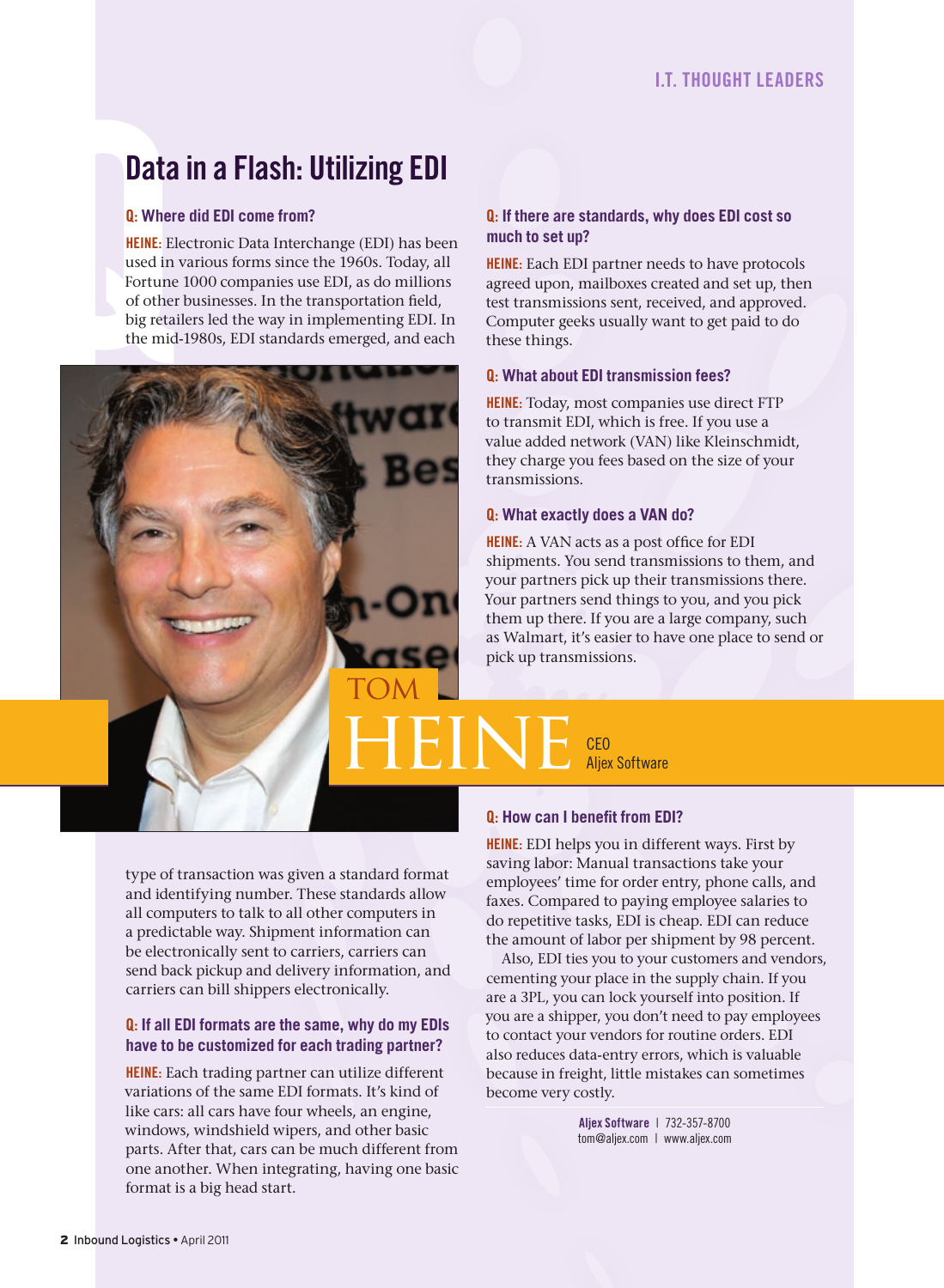### I.T. THOUGHT LEADERS

### Third-Party Services Can Simplify Global Trade Complexity

### Q: **Why do companies have such a hard time embracing global trade management?**

<span id="page-2-0"></span>**Third**<br>
Simp<br> **Q:** Why d<br>
embraci<br>
embraci<br>
regulatic<br>
governn<br>
embraci<br>
spend si<br>
needs to<br>
ceds to **HAZEN:** Companies may not understand the complexity behind constantly changing regulations. The diversity of individual governments and cultures presents difficulties in embracing global trade management. Companies spend significant resources dealing with basic needs to ensure a successful, seamless process with each trading partner. With each new country, they must establish transaction visibility, control, goods security, currency conversions, and cultural/ regulatory compliance. Ensuring these needs is a moving target because government regulations constantly change, and local politics and economic shifts alter transaction security, visibility, and profitability. This transforms international trade initiatives from a capital investment to a recurring expense, further impeding Global/ Unified transaction management.

However, the expertise needed to properly and cost-effectively manage a complicated supply chain is too specialized to develop in-house. CTSI-Global's wide range of services and applications gives clients visibility and control to automate manual processes, manage transport spend, reduce regulatory compliance risks, and streamline shipment processes all within one global database, while accommodating key international requirements including units of measure, multicurrency conversion, and duty/tax payment.

### Q: **What innovative sustainability initiatives also increase efficiencies?**

**HAZEN:** Most companies launch sustainability initiatives to satisfy regulatory compliance with minimal focus on driving profits. However, by consolidating loads, switching modes, and efficiently routing orders to reduce mileage, shippers can cut their carbon footprint, save fuel and energy, and reduce freight spend.

President & CEO

CTSI-Global increases clients' efficiencies by offering SaaS solutions for order management, freight audit and payment, and shipment tendering. Efficient routes also increase productivity.

#### Q: **How can Business Intelligence technology address current transportation regulation issues?**

**HAZEN:** Companies cannot manage regulation and control transport spend without timely, accurate, and complete visibility of shipping costs and activities. Investing in business intelligence tools will reduce these costs, ensuring a competitive position in the global marketplace.

CTSI-Global's BI applications easily allow users to evaluate cost and capacity conflicts by providing alternative distribution scenarios, addressing regulation issues such as changing trucking hours of service, and identifying where to add warehouses to ensure timely deliveries. These forecasting tools reveal factors that may impact supply chain decision-making and planning.

> CTSI-Global | 901-766-1500 solutions@ctsi-global.com | www.ctsi-global.com

*CENNETH*  $\frac{1}{\text{CTSI-Global}} HAZEN$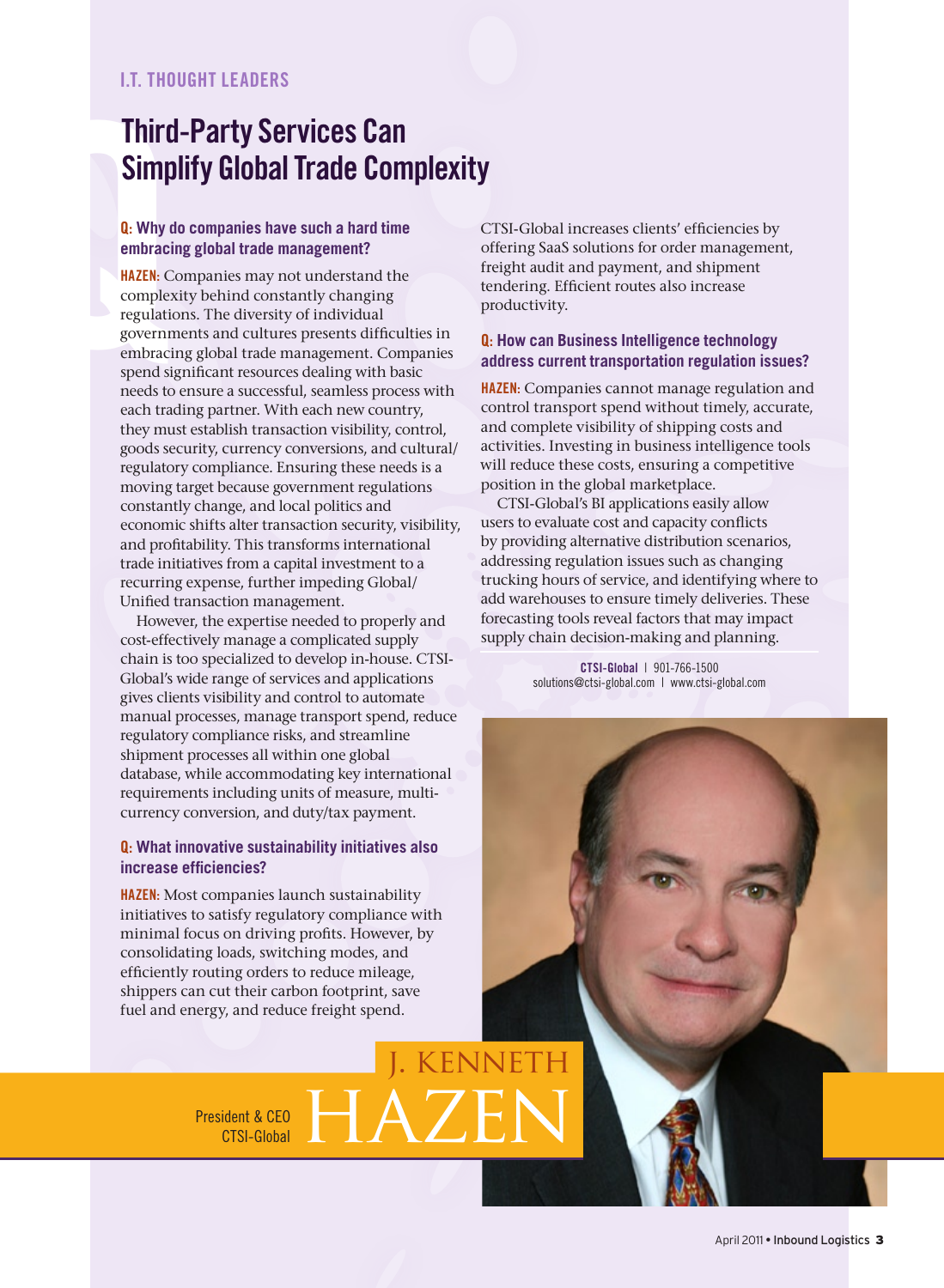# Choosing the Right Tools for the Job

Q: **What does the profusion of cloud-based value chain applications and services tell us about the future of supply chain automation?**

<span id="page-3-0"></span>Choo<br>
Q: What<br>
chain ap<br>
future of<br>
O'LEARY: Vendors<br>
based ar<br>
automat<br>
foreseeal<br>
new deli<br>
but for n **O'LEARY:** We believe EXTOL and other technology vendors will continue to offer both cloudbased and on-premise delivery of supply chain automation products and services, for the foreseeable future. Cloud-based offerings bring new delivery options to technology consumers, but for many businesses, retaining supply chain automation on-premise can make more sense.



does occur on-premise, supplemental services, such as international logistics, small partner onboarding, and even traditional VAN services (such as mailboxing and gateways) are frequently good fits for cloud-based delivery.

What isn't always clear in this discussion is that cloud-based infrastructure and services delivery are decoupled models. For example, companies can now self-implement and manage supply chain automation using cloud-based infrastructure. And for companies that don't want to take an irrevocable step in one direction or the other, one popular "hedge" strategy is to retain automation infrastructure on-premise, but outsource implementation services to a remote provider.

### Q: **For companies that make the decision to selfimplement, what are some best practices for managing the cost of supply chain automation?**

O'LEARY: The biggest sources of unnecessary cost in supply chain automation are infrastructure redundancy and applying inadequate tools and skills. Redundant infrastructure is mostly the result of one-off, project-level technology choices and inadequate or poorly enforced standards. It not only has a multiplying effect on capital budget requirements, but also increases operations, maintenance, and training overhead.

Using tools and skills that are poorly matched to the problem at hand results in missed deadlines and project failures. But choosing

**ILEARY** Vice President, Product Management EXTOL International

One obvious case is when a company's business model focuses on delivering supply chain automation services (e.g., a 3PL). But in many other cases–such as companies that deal in perishables and other fast-moving goods, participate in numerous value chains, or experience high levels of partner-driven changes–managing supply chain automation on-premise can reduce risk exposure, allow faster response to changes, and contain costs more effectively.

Of course, even when supply chain automation

"the right tool for the right job" can actually contribute to infrastructure redundancy, if not properly planned. Look for solutions that provide not just the capability you need for your project, but also offer the option to add capabilities to support future projects and requirements.

One last point–be sure to consider the cost of ongoing maintenance activities before choosing any solution. Over the lifespan of some supply chain applications, maintenance costs can exceed original project costs. So look closely at capabilities aimed at reducing maintenance time and effort.

> EXTOL International | 570-628-5500 www.extol.com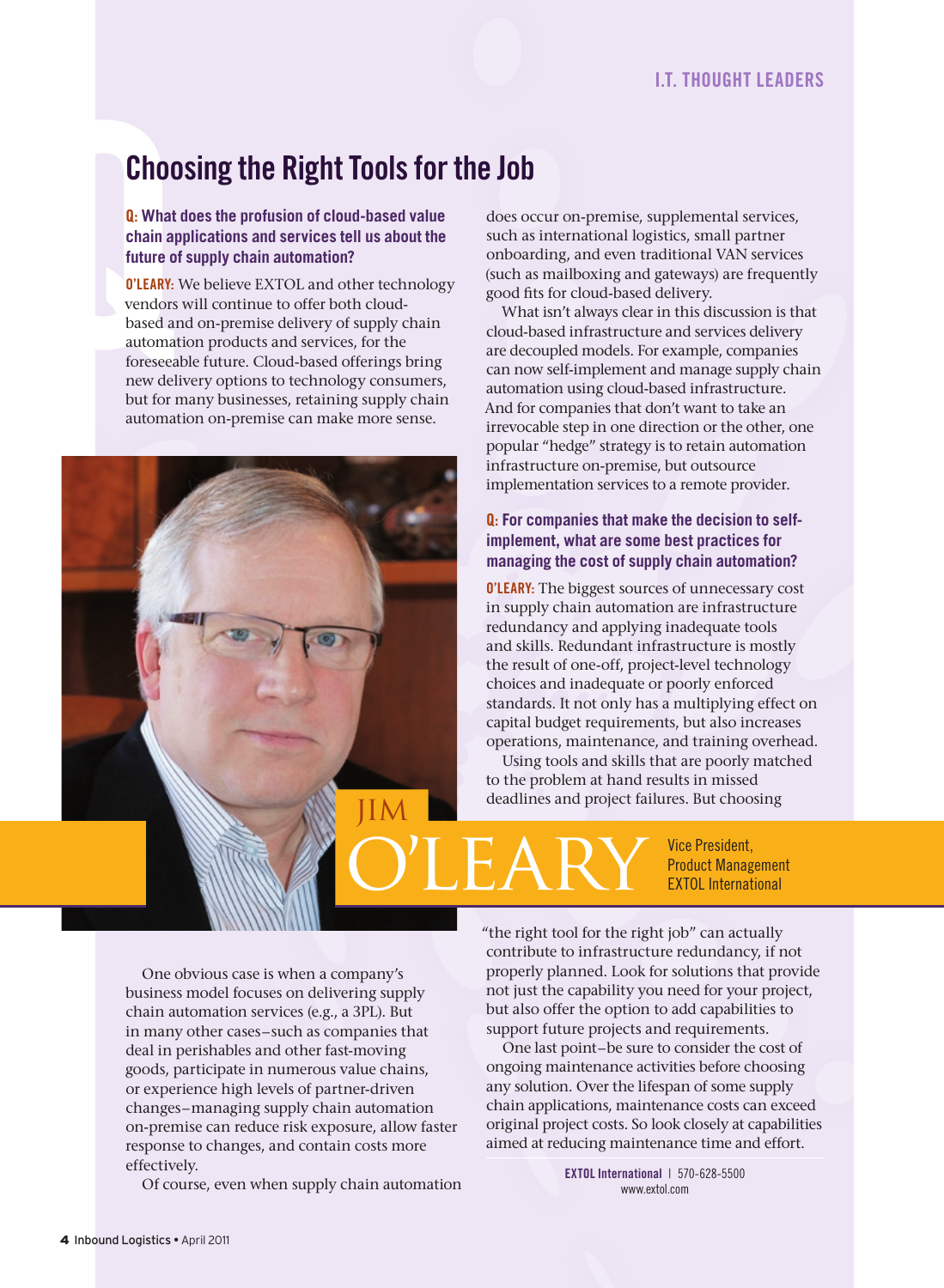### The New Breed of Cloud-Based TMS

### Q: **How can today's manufacturers deal with increasing regulations, demand volatility, and shifting global trade currents?**

<span id="page-4-0"></span>The Maintenant Control Control Control Control Control Control Control Control Control Control Control Control Control Control Control Control Control Control Control Control Control Control Control Control Control Control KONTORAVDIS: We live in exciting and challenging times. The Internet is bringing new ways of collaborating, communicating, and transacting across borders. At the same time, globalization brings economies and supply chains closer than ever before. Recently, supply chain issues in Japan affected worldwide automotive sales, leaving manufacturers scrambling for information on whether their orders were processed, shipped, or delivered.

> In the past few decades, corporations have invested significantly in enterprise resource planning (ERP) and supply chain IT systems that improve inventory management, order processing, financial reporting, and other internal functions. These IT systems are not taking advantage of the Internet's collaborative power, however.

A new breed of cloud-based transportation management systems (TMS) are empowering companies to connect in real-time with their worldwide supply chain partners by giving



them role-based access to the same system. Such systems are configurable to ensure compliance with import/export regulations, and provide shipping automation and real-time visibility across the global supply chain. They also enable multiple supply chain partners to collaborate in real time to resolve issues as they arise. These cloud-based solutions are pre-configured for their users, integrate quickly with existing ERP systems, and are easy on the budget because customers pay a low monthly fee.

Manufacturers can now explore the true power of the Internet in their supply chain, and be better prepared for an ever-changing world.

#### Q: **How can value chain partners cooperate to create and share efficiencies?**

**KONTORAVDIS:** Supply chain leaders use the power of the Internet to collaborate and win. With a cloudbased TMS, supply chain managers connect in real-time with their worldwide partners, arrange shipments, achieve full order visibility, track shipment progress in numerous transportation lanes, identify delays, and take action.

Shippers can use next-generation TMS's power to view a map display of all vehicle movements in real time, including order information for each vehicle and its routing progress.

Advanced reporting capabilities provide data on parcel and freight shipment spending during any period and track carrier service level agreement performance. Role-based access for the various users in the supply chain and advanced security technology ensures data integrity. Users save time by performing functions through the system that today are handled manually via phone, fax, and email. This new way of operating through a TMS standardizes company processes, reinforces practices and rules across the organization and across the entire supply chain, and provides great savings. Today's cloud-based technology can help supply chain managers streamline their processes and save significant time, costs, and resources.

> FORTIGO Inc. | 866-376-8884 www.fortigo.com | info@fortigo.com

# $\textbf{ICRAVDIS.}$  PH FORTIGO Inc.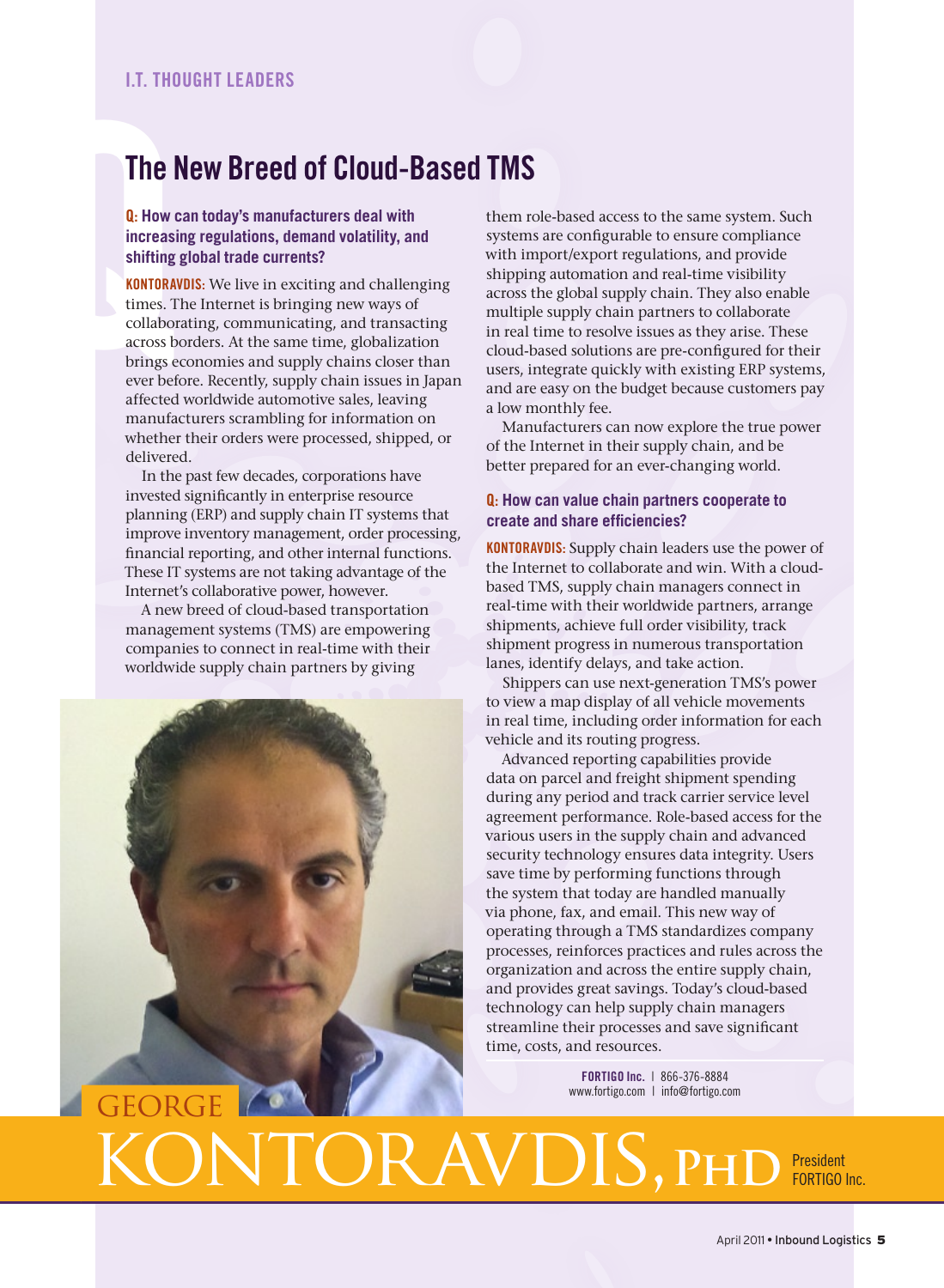### TMS Helps Shippers Rise Above the Status Quo

#### Q: **What supply chain technology challenges or issues do today's business leaders face?**

<span id="page-5-0"></span>**TMS**<br> **Q**: What<br> **issues d**<br> **McCARRIC**<br>
business<br>
and effic<br>
works w<br>
solution<br>
transpon<br>
For ex<br>
our abili McCARRICK: One of the biggest challenges facing business leaders today is how to effectively and efficiently control cost. Freightquote.com works with shippers to find the optimal pricing solution to assist them in better controlling their transportation budget.

For example, many of our clients benefit from our ability to expose them to competitive spot market pricing, while others prefer to base their yearly transportation costs on a specific, set tariff. We also work with customers who have unique, seasonal needs to move a significant amount of freight, over a short amount of time, in the most cost-saving manner possible.

And we're always developing new products and technologies to give our clients even more opportunities to control their transportation budget, because we believe their challenge is ultimately our solution.

### Q: **What prevents businesses from benefiting fully from logistics technology tools?**

McCARRICK: In a word: Inertia–the desire for businesses to remain working as they have been, even if that means they're not getting the full

COO/CIO  $\overline{\mathcal{L}}_{\mathsf{Freishtquote.com}}$   $\mathsf{MCA}$ 

> advantage of online technology. Working in a status quo environment may be a comfortable way to operate for a customer, but it's usually not the smartest.

We believe, in order to be a true business partner, we must help move our clients out of their comfort zone and into a multi-functional, cost-saving, online logistics system. It's simply not responsible for us to let their past limit what they can do now. Once there, they realize the

the ideal business partner–we offer easy-to-use products that also pack the punch of advanced technology. It's the perfect tool to evolve the way people do business.

> Freightquote.com | 800-323-5441 www.freightquote.com | contactus@freightquote.com

value of having all their information in one place. Plus, they see cost savings almost immediately.

Not only do our clients benefit, but their entire business is more successful as well. Working with a transportation management system should not be intimidating. That's why Freightquote.com is

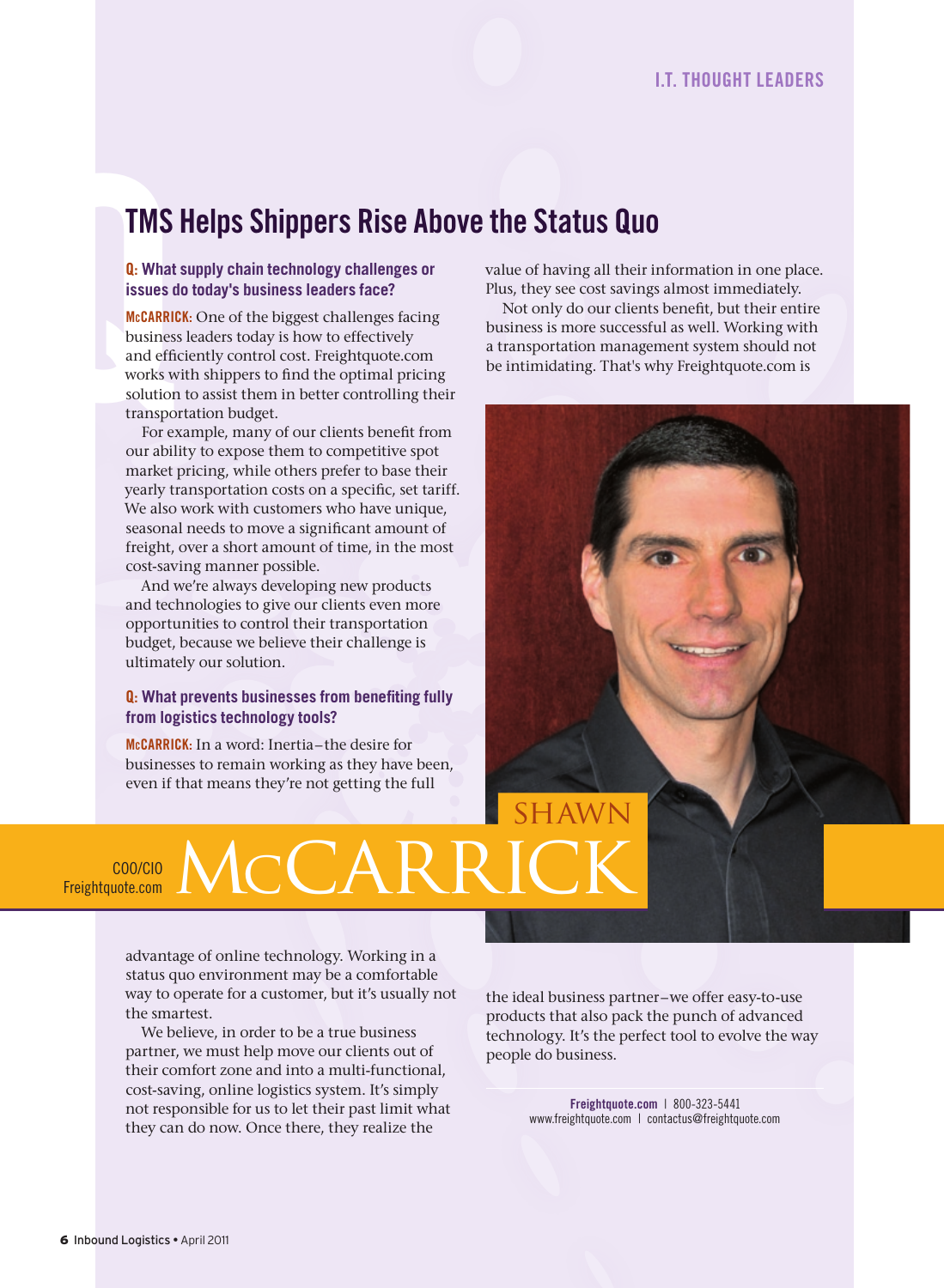### <span id="page-6-0"></span>I.T. THOUGHT LEADERS

### Achieving Air and Ocean Freight Flexibility

Q: **There has been a trend of airfreight traffic shifting to freight forwarding by sea. How can air freight compete?**

**Achief**<br> **Q**: There<br>
shifting<br>
freight c<br> **ZINNER:** T<br>
cost-driv<br>
air freigh<br>
more co<br>
shipmer<br>
processii<br>
shipmer **ZINNER:** The shift toward ocean freight is purely cost-driven. The real question is how to make air freight a less expensive and, therefore, a more competitive option. Both air and ocean shipments often have the added expense of processing at a distribution center (DC). If an air shipment can bypass the DC, however, this cost is eliminated.

> Allocating the goods at origin allows the shipment to be routed directly to its final destination. In the case of air shipments, goods

Director, Supply Chain Software and Strategies IFS, Ltd. ZINN

can be flown directly to the dock closest to its final delivery point. Applying DC bypass technology results in a 50-percent faster turnaround and an up to 25-percent cost reduction per shipment. This flexibility effectively allows air freight to compete at a higher level when compared to ocean freight.

#### Q: **How can shipments remain flexible with slower ocean transport?**

ZINNER: Ocean shipments can remain flexible with an en-route allocation process. The shipment can be allocated and re-allocated in response to consumer demand while it is on the water.

The solution lies in serializing the cartons at the point of origin and shipping from the vendor. The cartons are stripped out of the container and scanned, and a final delivery label is applied in a one-to-one relationship–one carton is scanned, and one label is produced and placed on the carton. It can then be cross-docked and put into a truck for final delivery.

In a sense, the ocean shipment becomes a floating warehouse, assigning inventory while still on the water.

### Q: **What are some new ways forwarders are using technology to affect the bottom line?**

**TOM** 

ZINNER: Smart companies are looking to use technology to their advantage and to push it to its greatest potential. To be operationally flexible as a freight forwarder, it is essential to know what is in the shipment pipeline, and to have quick access to customer and shipment information.

Forwarders need one 'go-to' resource for visibility, regulatory compliance, supply chain management, and accounting. There is a strong payback when a business can instantly access, analyze, and react to operational changes.

It is just as vital to remain adaptable within day-to-day operations as it is to be adaptable to customer expectations. Forwarders require all of these options without losing focus when switching to an accounting program. This type of operational flexibility, added to compliance tools such as Automated Broker Interface and Importer Security Filing, is what forwarders are looking for in a technology offering.

> IES, Ltd. | 201-639-5000 www.iesltd.com | sales@iesltd.com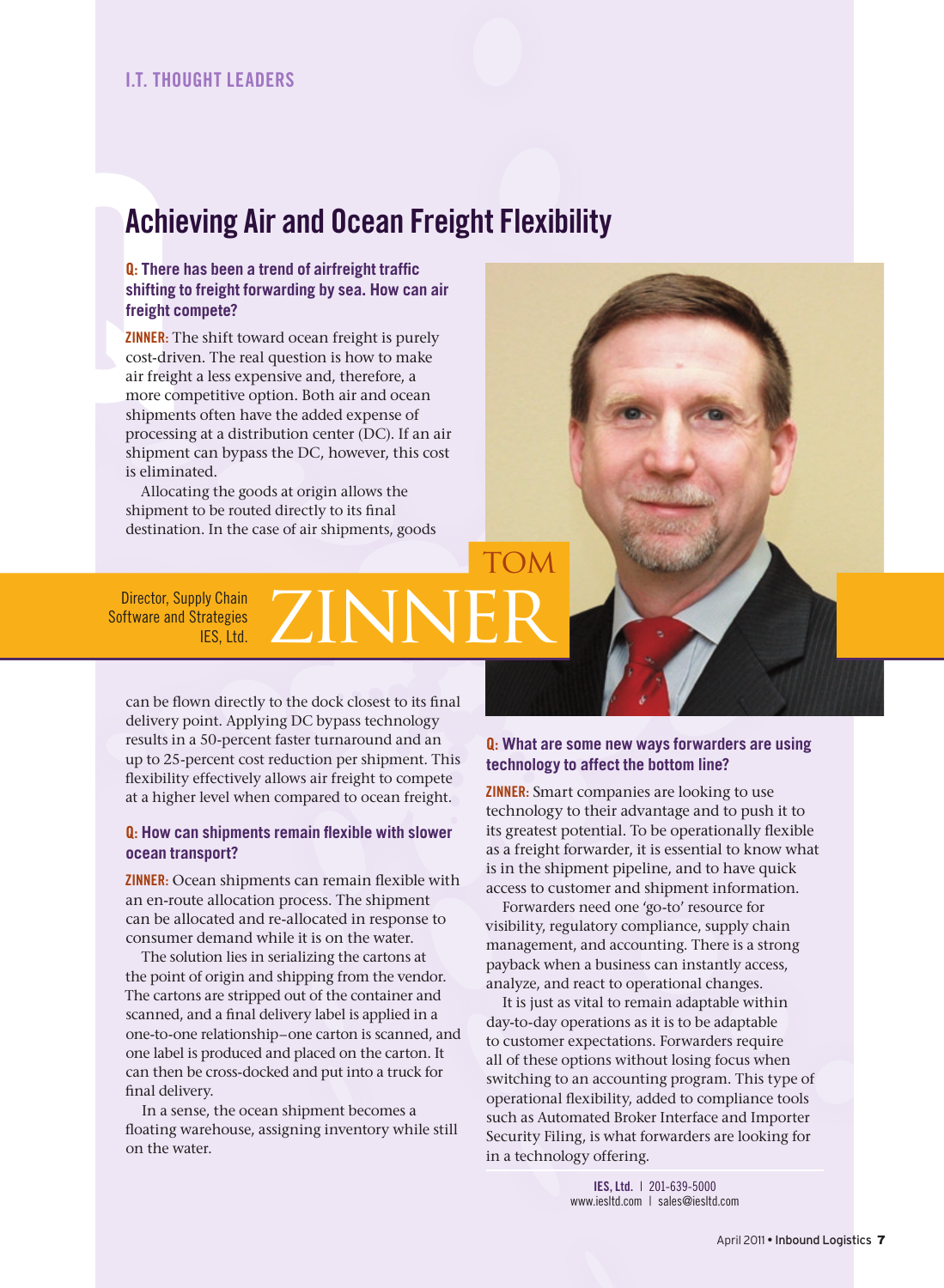# Enhanced Visibility: The Future of TMS

Q: **How does a SaaS transportation management system (TMS) encourage collaboration, and why is collaboration important in today's challenging economic environment?**

<span id="page-7-0"></span>**Enha**<br> **Q**: How d<br>
system (<br>
is collab<br>
economi<br> **TIMMER:** I<br>
all comr<br>
network<br>
TMS sof<br>
entry in Timmer: In a SaaS multi-tenant TMS environment, all community members of the transportation network operate from the same instance of the TMS software, regardless of their point or date of entry into the network community. That means that all members–shippers, carriers, suppliers, and customers–view the same permission-based data to identify collaborative solutions and improvements to the community.

> In an unbiased network, as is the case with LeanLogistics, the relations are on par; the software provider does not own any relationship or control any pricing. This free market is a natural driver of economy, and collaboration enables users to increase efficiencies across

 $\mathsf{C}$ Prating Officer **TIMM** 

Chief Operating Officer

their supply chain. Information sharing and complete visibility allow shippers to easily collaborate on loads and lanes to reduce empty miles and carbon footprint. Private fleets, typically running below 50-percent capacity, are an excellent example of how visibility and access to loads within the network can increase asset utilization 200 or 300 percent–sometimes more.

#### Q: **What's next in TMS technology?**

**TIMMER:** We're seeing the use of 'meta intelligence;' leveraging TMS visibility and data in decisions that extend well beyond traditional functionality, with the capability to support and even redefine your marketing, sales and distribution, and customer service based on the business intelligence derived from your transportation network. For example, you'll know the environmental and financial cost for every load in every lane, and anticipate and adjust for capacity constraints. You'll achieve maximum utilization of your facilities by managing

inbound and scheduling appointments. This information and interpretation are only possible with an extensive SaaS network that draws on a vast repository of data to provide answers for critical supply chain issues.

There will also be a growing number of taskspecific applications available. Case in point: LeanLogistics LeanDex™ Transportation Index provides real-time rate validation and scenariobased sourcing strategies. Users can identify lanes where rates are out of tolerance and negotiate services using better data, leading to new levels of transportation optimization. The index is a self-serve, Web-based application that provides shippers and carriers with timely snapshots and ongoing rate trends for any North American lane. Access to more business-intelligence tools and the use of data intelligence, such as LeanDex™, is the future for TMS technology.

> LeanLogistics | 616-738-6400 sales@leanlogistics.com | www.leanlogistics.com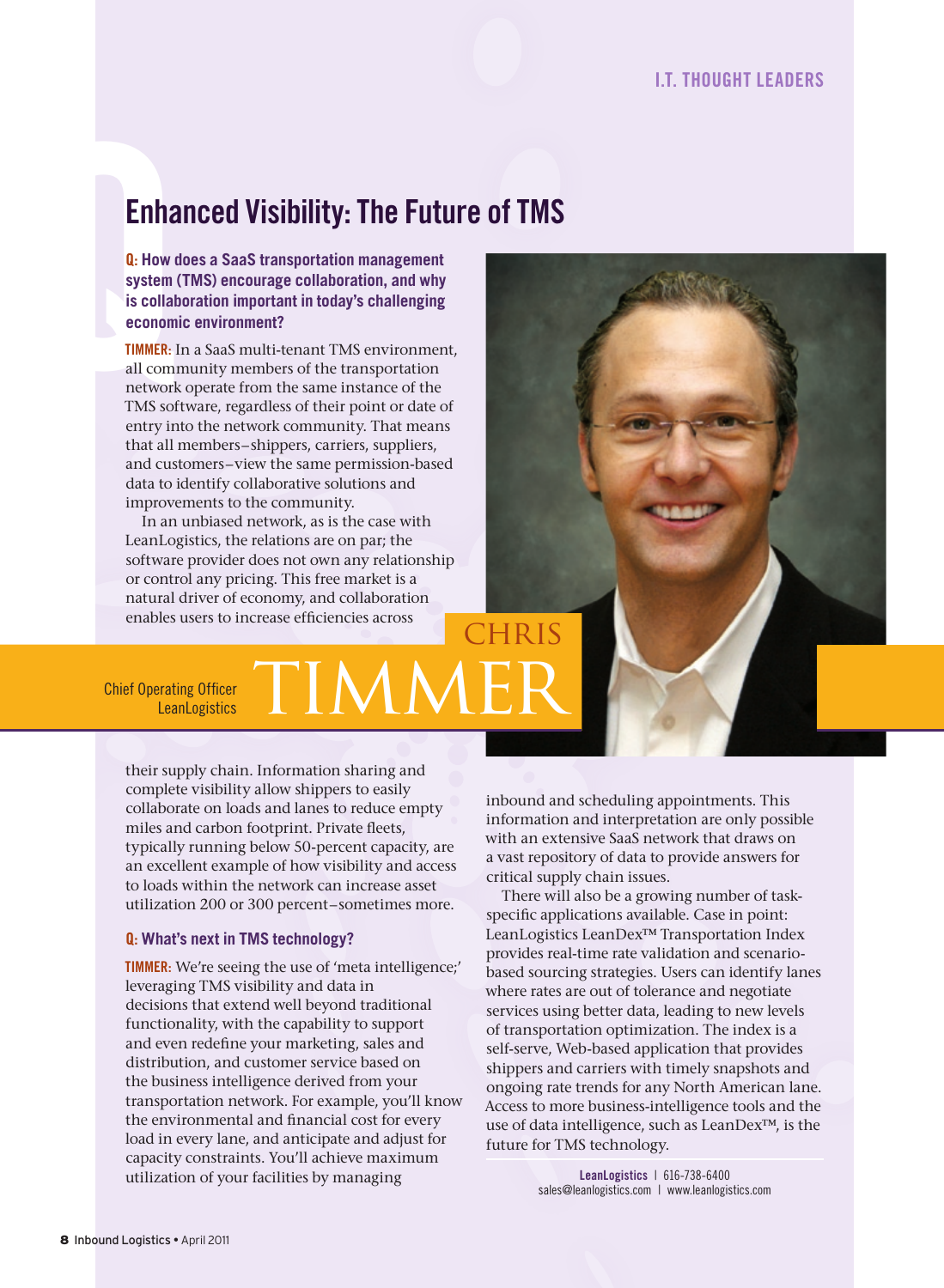# Ensuring Successful System Integration

### Q: **What factors make software system integration necessary?**

<span id="page-8-0"></span>**ENSU**<br> **Q**: What<br>
integrati<br> **RODRIGUE**<br>
supply c<br>
software<br>
combina<br>
today's s<br>
software<br>
specific<br>
This le RODRIGUEZ: Variety among parties is a fact in the supply chain. Because of that variety, there is no software system that covers the immensity of combinations and scenarios that can occur in today's supply chain. In the same way, there is no software right for every supply chain requirement specific to each business.

This leads to one conclusion: Supply chain software needs to integrate with other systems. As volumes increase and deadlines get shorter, the necessity of communication between systems in the supply chain is more evident.

#### Q: **How is technology today helping to solve this?**

RODRIGUEZ: A few decades ago, electronic data interchange (EDI) was created as the standard. In the early days of using EDI, trade documents were transferred over expensive private networks that only larger companies could afford. The Internet made EDI more affordable, but there was still a high toll on converting business transactions to EDI documents.

e Complete Software **Solution For The** 

**S DAVID** 

Today, XML technologies have bridged that barrier. A small company can set up system-tosystem communications (including both the old EDI standard and new XML-based technologies) via XML with a small investment and the right software.

#### Q: **What are the benefits?**

**RODRIGUEZ:** The return on investment for this type of implementation can be seen within the first two months in data-entry labor savings alone. But the real improvement is in service quality. The number of errors, calls, and returns will be reduced significantly, and customers will be happier, which is the ultimate goal of any business.

This is excellent news in these tough times, when everyone is looking to cut expenses and keep service levels high. If you are a supply chain or logistics manager for a small or medium-sized company, and you have not currently established system-to-system communication with all your business partners, start discussing it with them. It's easier to get this done now than it used to be. As you gain experience, write your own implementation guidelines and make them a requirement for each new business partnership you establish.

When selecting a new software application to address any aspect of your supply chain, also keep in mind that one of the most important features of supply chain software is the ability to communicate with others. To keep up with today's demands, a good system should have out-of-the-box communication with other companies using the same system, and easy setup of communication with companies using other systems.

> Magaya Corporation | 786-845-9150 info@magaya.com | www.magaya.com

RIGUEZ **Resident** Magaya Corporation Logistics Software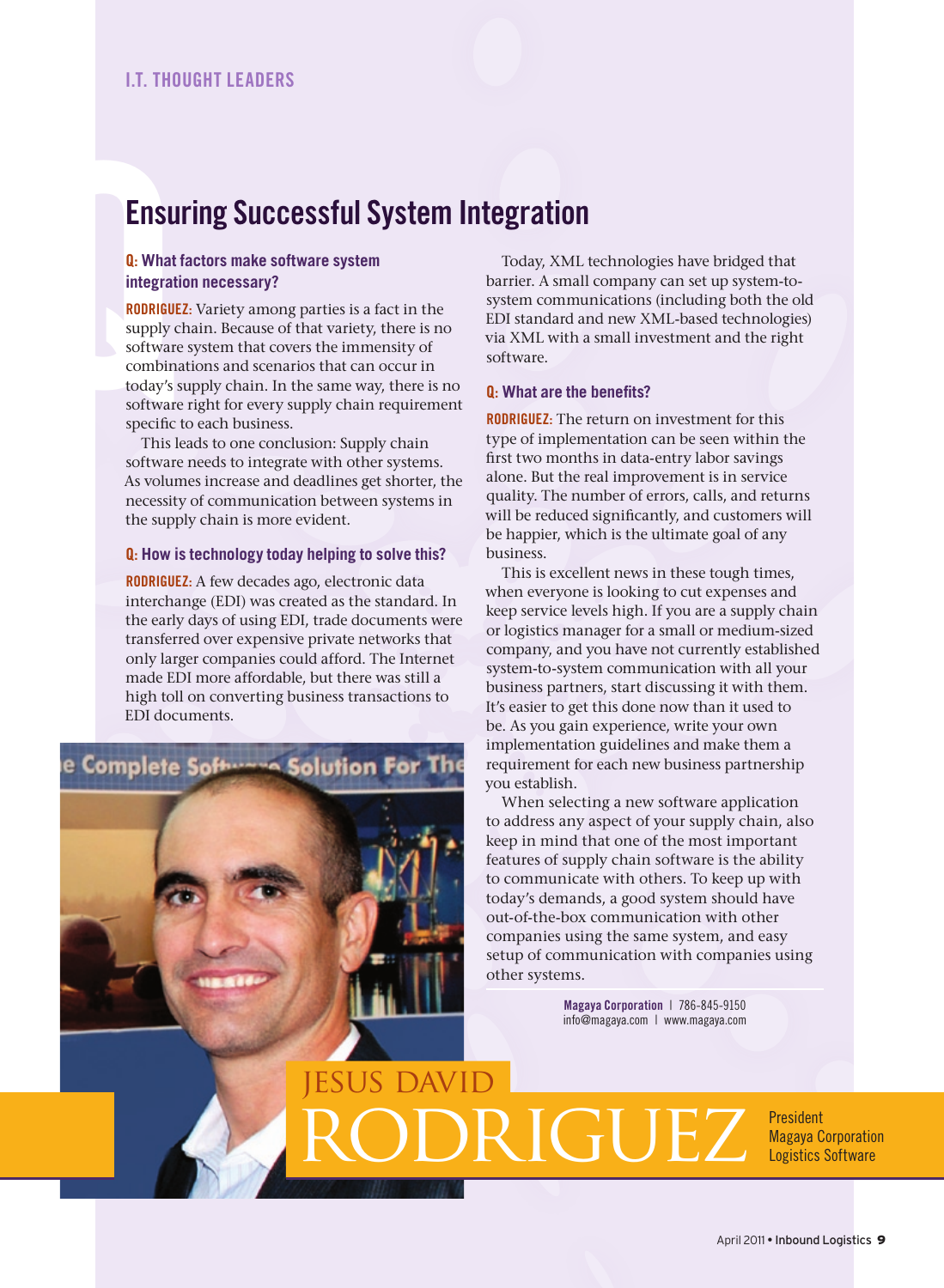# Global Trade Management Software: International Trading Made Easier

### Q: **What role does technology play in optimizing global supply chains?**

<span id="page-9-0"></span>**Globat**<br> **Inter**<br> **a**: What<br> **global star precuning**<br> **value in**<br>
software<br>
complia<br>
automat<br>
Two cap<br>
today to<br>
visibility PREUNINGER: Many companies have seen the value in using global trade management (GTM) software to lower costs, ensure regulatory compliance, improve customer service, and automate facets of their supply chain operations. Two capabilities that leading companies are using today to weather the downturn are supply chain visibility and international trade compliance.

> These tools provide an immediate and visible return on investment, enabling companies to reduce costs, improve operations, shrink manual data entry errors, facilitate cross-border movements, and improve customer service. In addition, reducing cycle times, eliminating bottlenecks, improving distribution networks, lowering out-of-stocks, and determining the best way to ship freight can also lower emissions, an ecological goal for many companies.



### Q: **Import/export compliance can be daunting. What steps can shippers take to make the process easier?**

PREUNINGER : Combining a comprehensive global trade content database that covers multiple types of regulations and agencies with a system that automatically updates an organization's data provides accurate, real-time trade content that helps prevent penalties and delays, and reduces non-compliance risks.

There are six key components necessary to build an import/export compliance program: attaining management support; performing a company profile and risk assessment; ensuring cross-organization accountability; automating compliance process control; training the individuals and teams involved in the import and export processes; and scheduling and performing continuous audits and reassessments.

### Q: **What is the best advice you can offer companies that have been afraid to take the next step toward globalization?**

**PREUNINGER:** Companies no longer have to take on all facets of international trading at once. And with the advent of cloud computing, otherwise known as Software as a Service (SaaS), companies can collaborate with trading partners around the globe with minimal start-up costs and headaches using a pay-as-you-go model.

GTM software via the cloud offers a number of benefits for companies of all sizes: integration of global suppliers and logistics providers with a shared network; connection to value-added services such as trade content from hundreds of countries; support for new workflows and collaborative processes; and configurable software solutions for rapid implementation. As a result, companies can expect to reduce operating costs by 20 percent or more, and eliminate the need for capital investment to support expansion or to handle demand surges.

Management Dynamics | 201-935-8588 Solutions@ManagementDynamics.com | www.ManagementDynamics.com

**PREVIEW Chief Executive Officer** 

Management Dynamics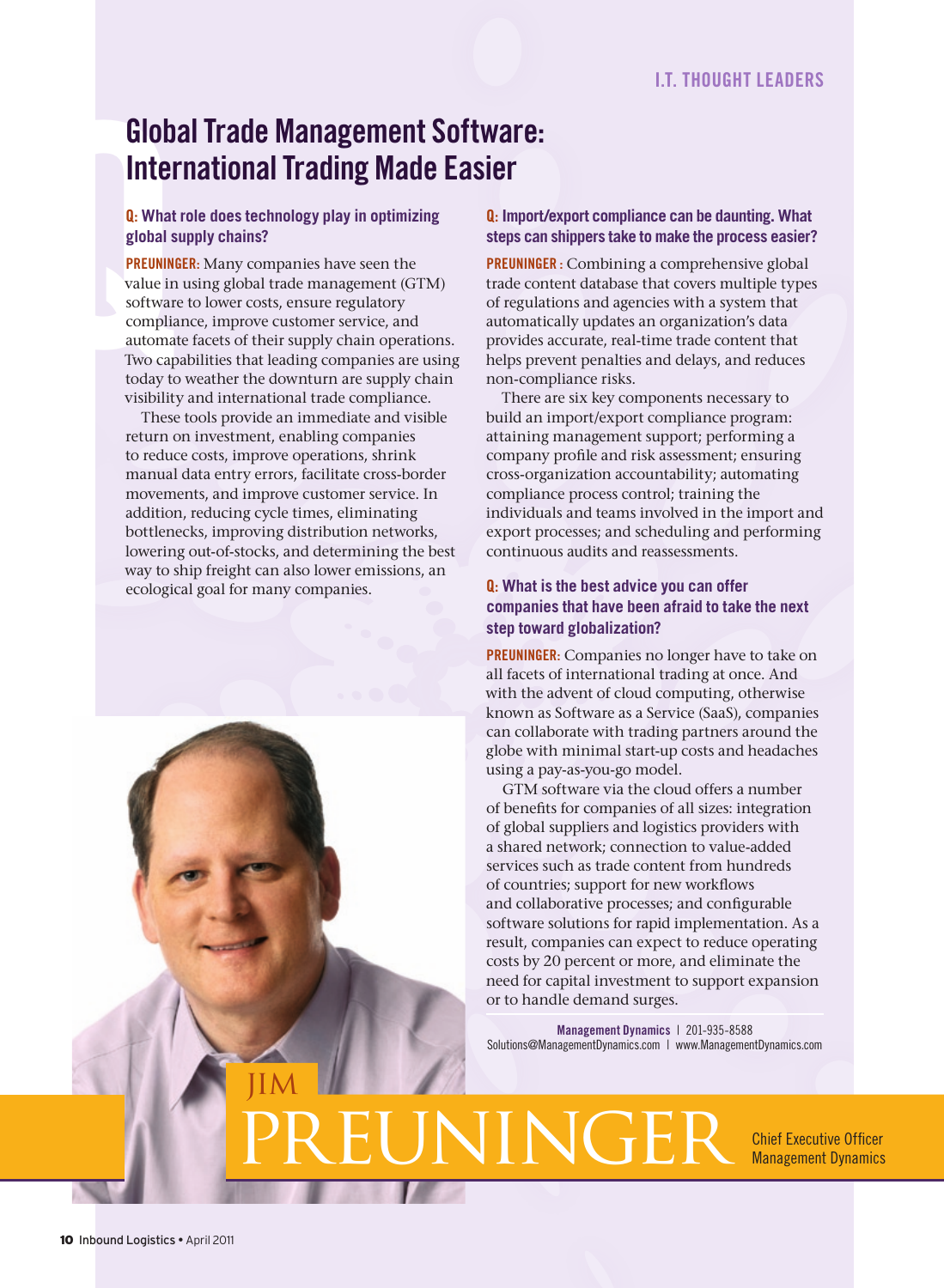### I.T. THOUGHT LEADERS

# Voice Technology Frees The Warehouse Workforce

Q: **The supply chain and logistics sector has been positively impacted by a wide variety of input and output technologies. What are the most exciting changes inside the warehouse today?**

<span id="page-10-0"></span>Voice<br>
The V<br>
Q: The st<br>
positivel<br>
output te<br>
changes<br>
WILLS: Ob<br>
have int<br>
technold<br>
to use the<br>
production<br>
Wikile **WILLS:** Over the past few years, a lot of companies have integrated and benefited from voice technology, which frees the warehouse workforce to use their hands, eyes, ears, and voice to take productivity to new heights.

While still in fewer than one in 10 warehouses, voice-enabled logistics technology is not just for

Vice President, Marketing and Support keting and Support<br>PEAK Technologies

> large enterprises. Warehouse and IT managers at companies of all sizes are embracing this technology, and the workers love it. Integrating voice-enabled logistics with host enterprise resource planning (ERP) solutions and warehouse management systems (WMS) has improved our customers' productivity by 20 percent or more, and helped achieve near 100-percent accuracy–all while creating safer, greener warehouse operations.

### Q: **What is the most common misconception about voice-enabled logistics?**

**WILLS:** The most common misconception is that it's cost-prohibitive, both as a capital expenditure and operating expense. When voice technology first hit the market, it required a fairly considerable initial investment, and there remains a perception that voice is only for the large enterprise. Recent advances in technology, however, have made voice an affordable and cost-effective solution for organizations of all sizes. In fact, companies with as few as five to 10 warehouse pickers can recoup their initial investment in voice technology within the first year.

In regard to ongoing costs, warehouse and IT managers with legacy voice solutions are often frustrated by high maintenance, licensing, and training/retraining expenses–as well as by being strong-armed into limited hardware options. Fortunately, the newest technologies overcome these issues. For instance, phoneme-based voice engines are speaker-independent, as opposed to speaker-dependent, eliminating the need to 'train'

the system to each user – a significant cost/time saver for organizations with high turnover rates.

Tim

The system's open architecture allows customers to use whatever voice-capable hardware works best, whether it's Motorola, LXE, or another hardware option. For example, the customer might initially deploy voice in conjunction with existing mobile computers, then adopt a voice/barcode or voiceonly approach as needs change.

#### Q: **Where do you see voice technology going in the future?**

**WILLS:** The benefits today are already pretty amazing: quick ROI, greater accuracy, and a safer, greener warehouse. Hardware improvements will continue to make headsets more comfortable, while offering better noise-cancelling capabilities. But the big changes will occur in software.

Universal translators and greater language understanding will continue to expand the computer's ability to actually converse and eventually collaborate (instruct, query, and understand) with the worker. From picking to put-away, shipping and receiving, inventory management and beyond, voice technology will continue to expand throughout all aspects of the supply chain, including applications that extend outside the four walls of the warehouse.

> PEAK Technologies | 800-926-9212 www.peaktech.com | info@peaktech.com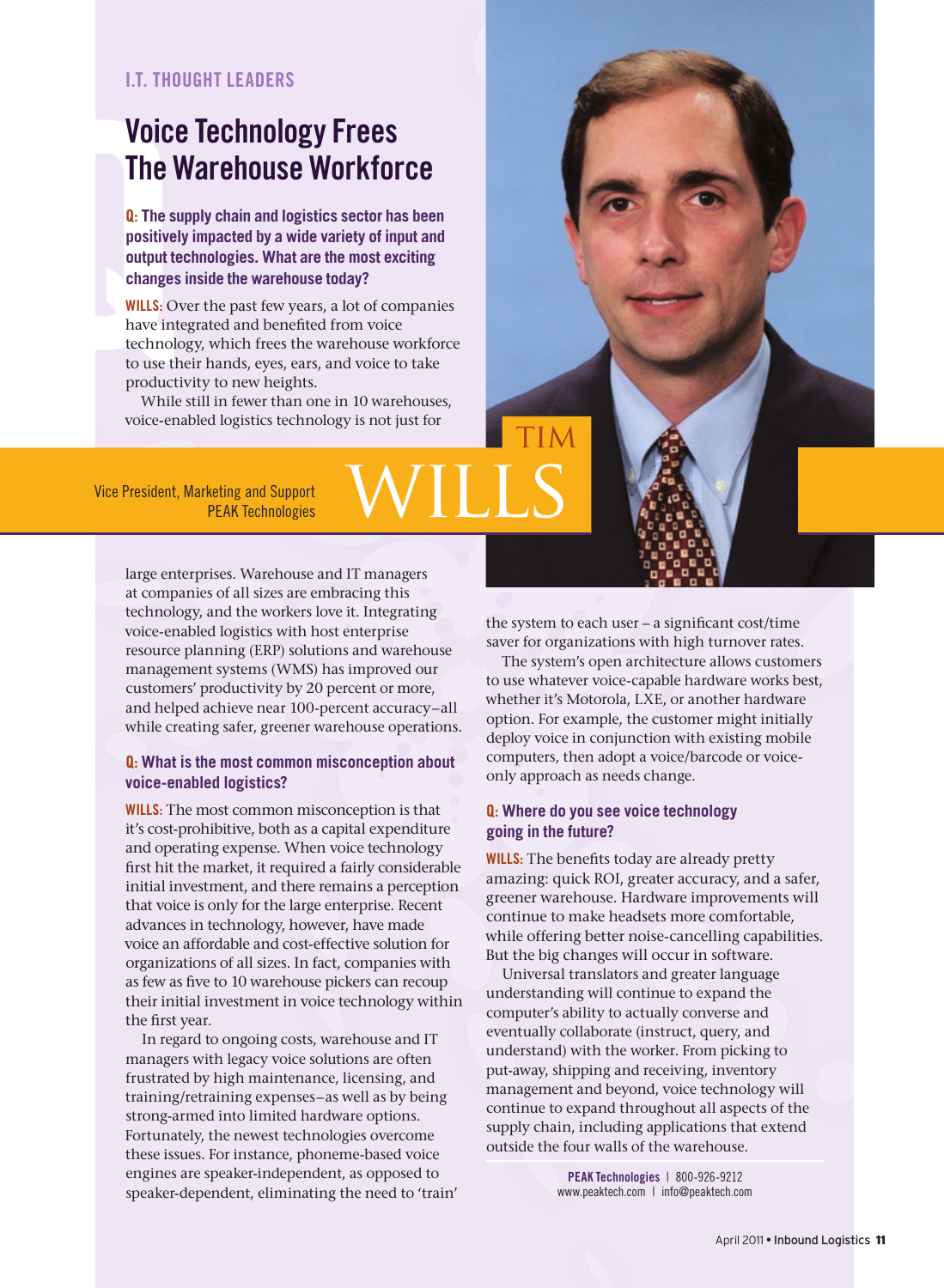# The Secrets to a Successful Global Trade Management Program

### Q: **What are the elements of a successful global trade management program?**

<span id="page-11-0"></span>**The S**<br> **Glob**<br> **a**: What a<br> **global tr**<br> **MADZY:** G<br>
for most<br>
wide dis<br>
today's c<br>
climate,<br>
resource<br>
impleme<br>
A com MADZY: Global trade management is a dilemma for most organizations because it is an enterprisewide discipline that needs to be developed. In today's decentralized and outsourced business climate, it is difficult to bring together all the resources and expertise required to develop and implement a global trade management program.

A comprehensive global trade management program must include sourcing, purchasing, transportation, sales, compliance, and accounting expertise. An exhaustive analysis of an organization's import and export procedures must be analyzed and documented. The documented procedures will require each department to develop practices around the goals to implement a comprehensive global trade management program.

### Q: **What goals should companies strive for when implementing global trade management programs?**

MADZY: The goals of a global trade management program should include: regulatory compliance for each commodity, cost efficiencies in product movement, high standards for on-time delivery, and meeting every customer expectation. In

chain partners analyze information and notify their customers of the potential effects they may have on their development and delivery.

### Q: **What's the difference between data and information?**

MADZY: Data becomes information when it is used to create value. Some examples of sharing information include a forwarder posting

Chief Information Officer Ef Information Officer MADZY

addition, each step in the process must be traceable and verified to provide impeccable customer service, all from a company that adapts to the changing industry.

### Q: **What's the best way to manage the constant change involved in global logistics?**

MADZY: Partnering with a proactive supply chain partner is essential to staying on top of change. A proactive partner will alert you to regulatory compliance, geo-economic, or geo-political changes that will disrupt the supply chain and cost variables that could have a significant impact on your budget. In today's world, there is no shortage of information that could affect your business. Likewise, it is imperative that supply

transport delays to a company's broker, exporting transportation calendars to Outlook for unified visibility, and turning data into phone calls or text messages during possible supply chain disruptions. Throughout the supply chain, customers should ensure their providers share information rather than just data, creating built-in efficiencies.

**TOM** 

Any supply chain involves redundancy of effort. A highly efficient supply chain that has built-in value for each of its partners shares the burden of collecting and sharing information.

> SEKO Worldwide, LLC | 800-228-2711 Tiffany.holm@sekologistics.com | www.sekologistics.com